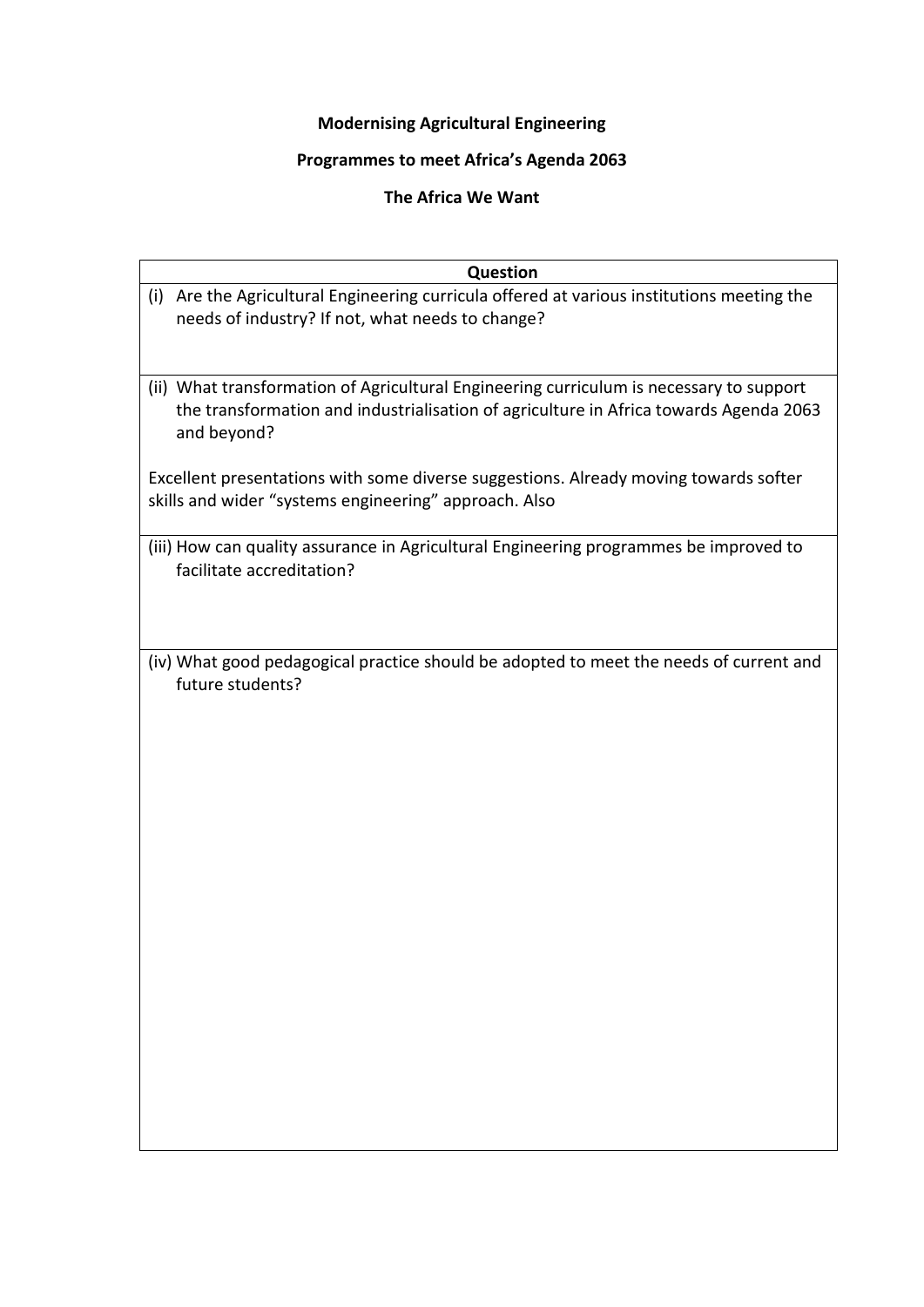### **(v) What needs to be done to promote engagement and collaboration between Agricultural Engineering degree programmes offered in Africa?**

The current way of working may have some legacy as collaborative working us much easier, for example single theme workshops such as this one today. This workshop is a great example of collaborative working so as such it is a good start.

Collaboration is very important but maybe we ned to start with regions first. For example East Africa. Exchange of tutors/lecturers, capacity building or staff and students. Sharing of resources.

Tap into RAEng programme for partnering universities such as research partnerships, capacity building, etc.

Scope for the engagement and collaboration to go beyond Africa so that universities from around the world can contribute. Online content sharing both commercial and noncommercial from universities around the continent could be a good way forward. Newly prepared content.

The forum established by PASAE is a good way forward and the way in which our current circumstances has driven a less insular approach. Opening doors for different nations from across Africa to discuss and share the same issues.

Curriculum needs to be changed to make it more future proof and to facilitate more collaboration. The European "Erasmus" programme could be a model for students to gain experience from different places.

### **Recommendations**

- Take advantage of what we have learnt from the "New Normal"
- Start with some regions and facilitate connections heads of faculties perhaps. Both the Macro and the micro.
- Engage industry to help shape the curriculum and the university "offer" and open up opportunities for placements and work experience.
- Lever connections from national bodies in countries (Professional Engineering Institutions, etc). Focus on issues of particular importance.
- Establish short, medium and long terms aims and objectives in respect of this agenda.
- Task and finish groups or Action Learning Sets to focus on particular issues with a sharply focused agenda.
- Involving industry viewed as a key element to all of this. Tap into the past alumni. Use these as guest lecturers either on-line of in person. All contributes to the building of relationship.
- Ask industry for challenges and problems and involve students in arriving at suitable solutions. This helps industry to see the value of universities.